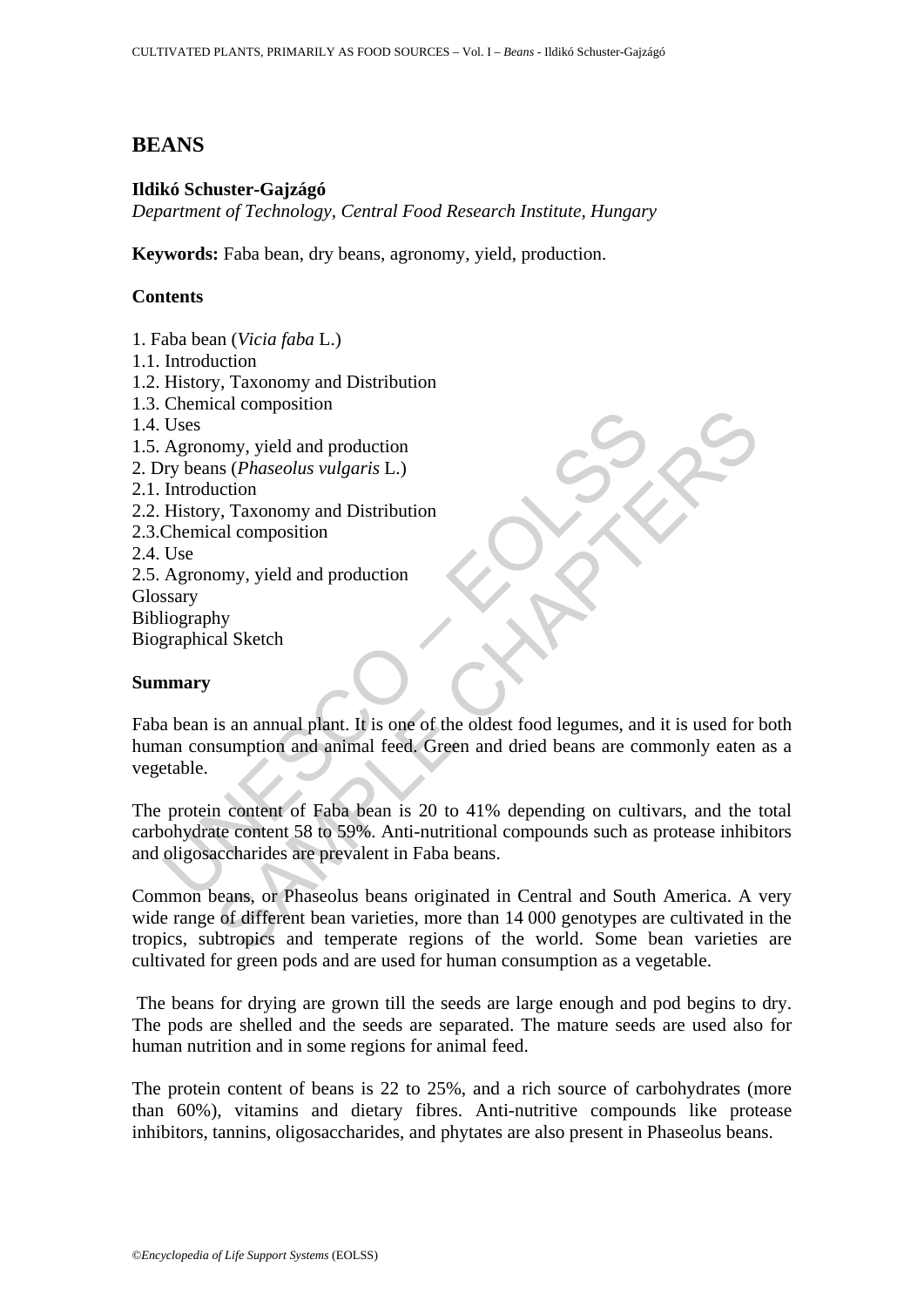# **1. Faba bean (***Vicia faba* **L.)**

#### **1.1. Introduction**

Faba bean (see Figure 1) is also called broad bean, horse bean or tick bean (small types), bakela (Ethiopia), Boby kurmouvje (in former USSR), faveira (Portugal), Ful masri (Sudan), feve (French) and Yeshil Bakla (Turkey). The beans are harvested fresh for human consumption or used for canning or freezing. Dry seeds are used also for animal feeding.



Figure 1. Faba bean, *Vicia faba*

### **1.2. History, Taxonomy and Distribution**

### **History**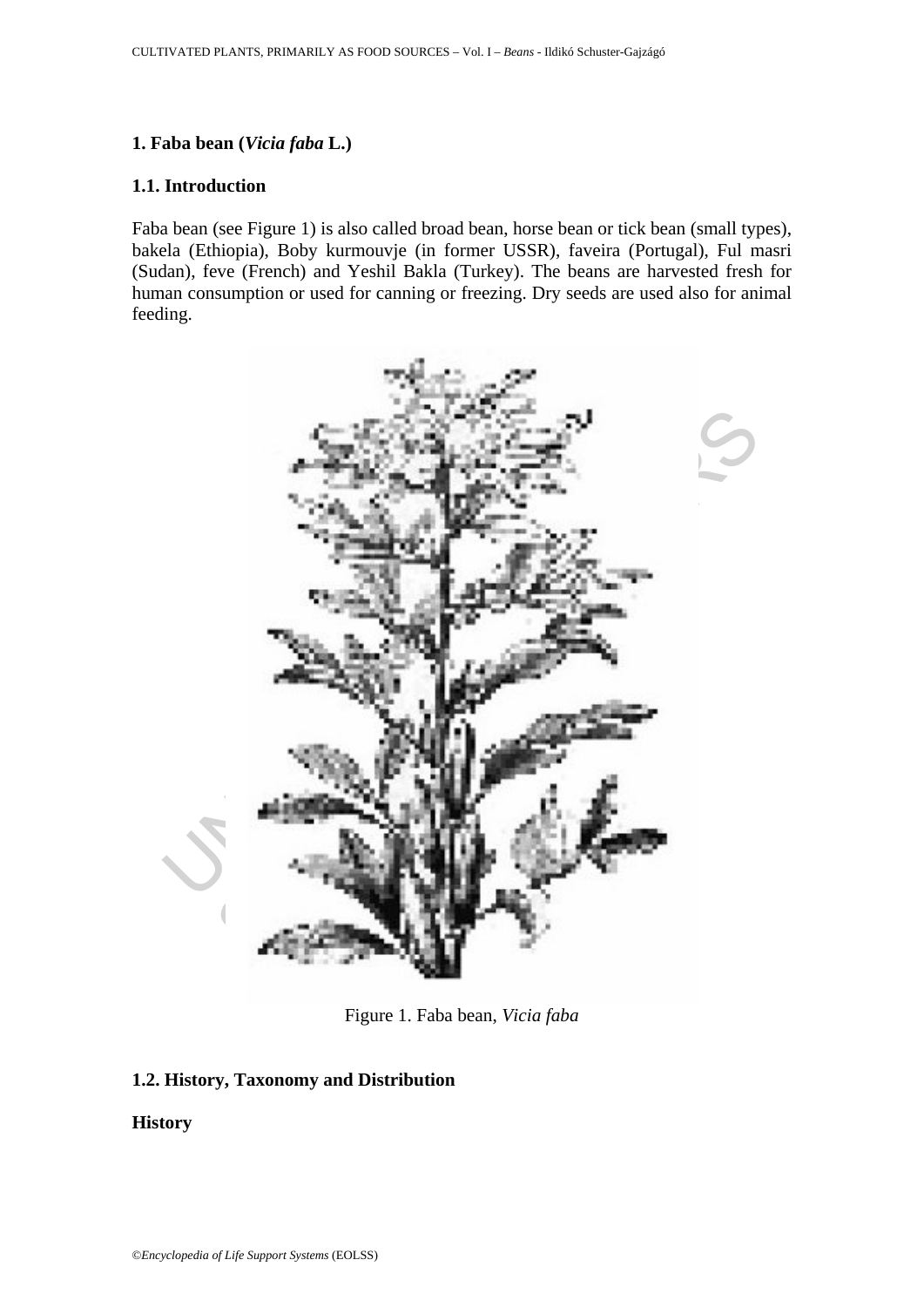Faba bean is one of the oldest food legumes and has been cultivated since antiquity, mainly for human consumption. This crop was probably first domesticated in the Near East, and its subsequent dissemination was known in the West via the Mediterranean Basin to Europe and North Africa, and in the East to China and Japan (Kogure et al., 1992).

#### **Taxonomy**

*Vicia faba* is an annual plant. The *Vicia* genus comprises 146 wild and cultivated species in the world, mainly in temperate climate region, and has a wide morphological diversity. Only five species are cultivated for their seeds as human food or animal feeds (Carrouée, 1989). On the basis of the seed size, two subspecies are distinguished, namely paucijuga and faba. The faba type is divided into *var.minor* with small rounded seeds (1 cm long), *var. equina* with medium seed size (1.5 cm) and *var.major* with large broad flat seeds (2.5 cm).

#### **Distribution**

e broad flat seeds (2.5 cm).<br>
Iribution<br>
a bean production is concentrated in North Europe, the Mediterra<br>
cca, East and Central Asia, Oceania, North and Latin America. A<br>
ctypes and uses is found within the EU—the objecti For the Mediterraneae CALIFOR CHAPTER,<br>
SA[MPL](https://www.eolss.net/ebooklib/sc_cart.aspx?File=E5-02-02-02)E CHAPTER, SCIENCIA TREAT SERVICES AND CONDUCT TREAT SERVICE SAMPLE CHAPTER CHAPTER CHAPTER THE MONOROLOGY CHAPTER (SOFTER THE MONOROLOGY CHAPTER CHAPTER CHAPTER CHAPTER CHAPTER Faba bean production is concentrated in North Europe, the Mediterranean region, North Africa, East and Central Asia, Oceania, North and Latin America. A wide diversity of genotypes and uses is found within the EU—the objectives and methods of breeding vary in different countries. The most common species grown for their seeds are as follows: *Vicia faba* (cultivated worldwide on nearly three million ha), *Vicia sativa* (frequently cultivated in Spain and Australia), *Vicia ervilla* and *Vicia montana* (grown in France and Spain for human consumption) and *Vicia narbonensis* (looks like faba bean and cultivated in Australia).



#### **Bibliography**

- - -

Beebe, S. (2000): CIATS research on common beans for Latin America. Grain Legumes, 28. 25-26.

Bond, D.A. and Pope,M. (1995): Varietal improvement in faba beans in EU. Grain Legumes, 8. 15.

Corrouée, B. (1998): The vetch, a typically Spanish grain legume. Grain Legumes. 19. 24-25.

Duc, G. and Guen J.L. (1999): Faba beans and peas in China: production systems and science. Grain Legumes, 24. 26-27.

Duke, J.A. (1983): Phaseolus vulgaris L. Handbook of Energy Crops, unpublished.

Grala, W., Jansman, A.J.M., van Leeewen, P., van Kempen, G.J.M. and Verstegen, M.W.A.(1993): Nutritional value of field beans (*Vicia faba* L.) fed to young pigs. EAAP Publication, No. 70. 321-326.

Grasshoff, C. (1994): Faba beans, a little stress is good for you. Grain Legumes, 7. 13.